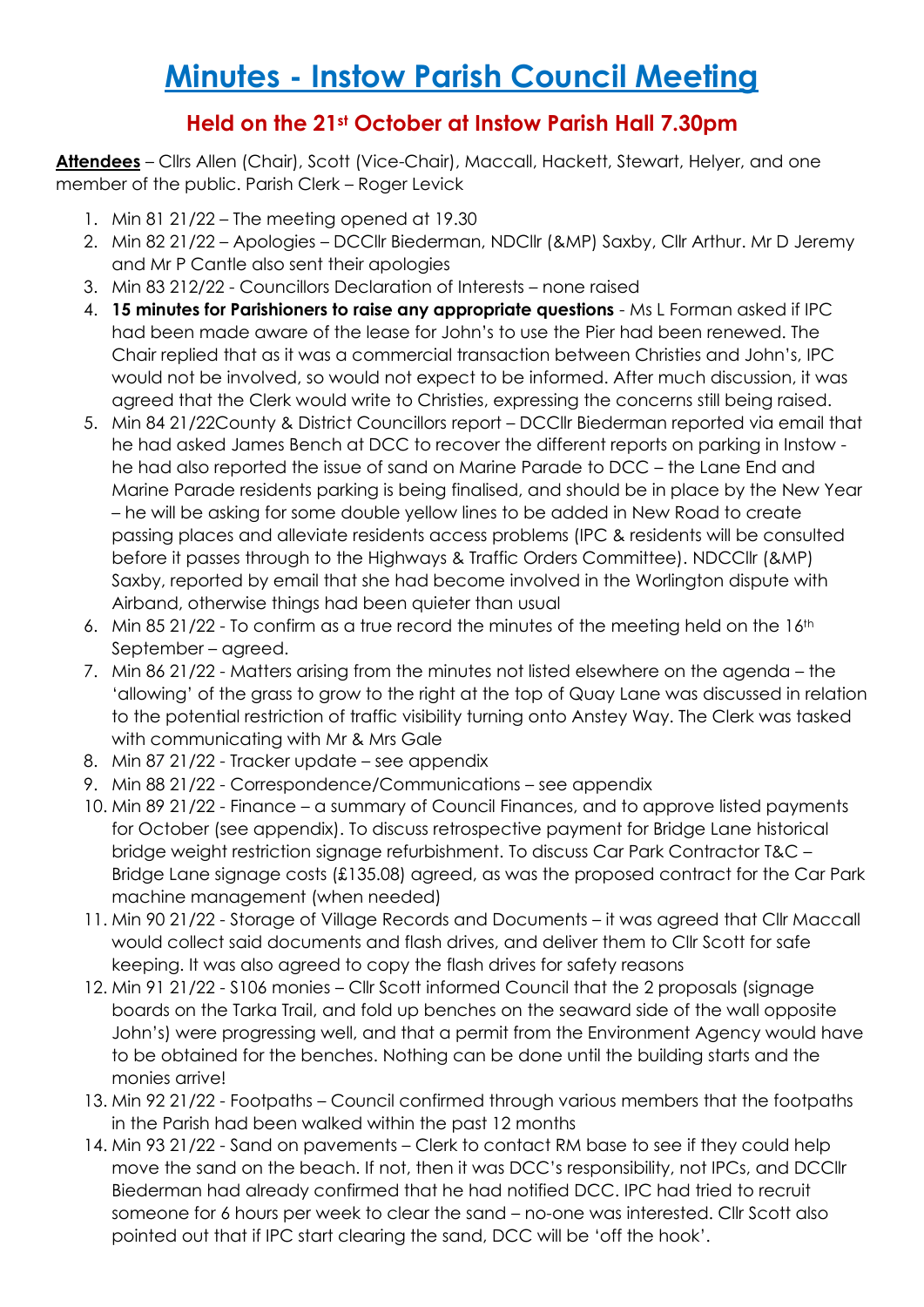- 15. Min 94 21/22 Christmas Concert Cllr Scott has liaised with the Commodore Hotel, who had agreed that the lower car park could be used. It was noted that a Christmas Tree and appropriate lights would need to be obtained. Cllr Scott to book the band and place advert in the Parish Magazine.
- 16. Min 95 21/22 Christmas Party as IPC 'thank you' Commodore agreed to host it, and IPC will fund. Date to be confirmed.
- 17. Min 96 21/22 Planning update DCCllr Biederman reported (via email) that an appeal had been submitted regarding Yelland, but had not been verified to date by the Inspector, and that IPC will be contacted once it becomes 'live' as IPC gave submissions at the planning stage
- 18. Min 97 21/22 Recreation Ground all documents with Cllr Arthur
- 19. Min 98 21/22 Date of next meeting Thursday 18<sup>th</sup> November
- 20. Min 99 21/22 Any other business not listed, or late items The Chair had been asked if the Council would agree to the Yacht Club using the beach on the 30th October. It was pointed out that IPC could not give permission as they do not lease the beach above the high tide mark and that the Yacht Club should approach Christies.
- 21. Min 100 21/22 Agenda items for November meeting nothing specific

(As the meeting exceeded 2 hours at minute 18, Council agreed to extend, and eventually the meeting closed at 21.40hrs)

### **Instow Parish Council 'Tracker' – updated for October 2021**

- 1. **Car Park –** No particular issues
- 2. **Former Sand Hills Care Home** an email received from CEO on 6th October stating that he believed that a building regs application had been submitted in September. As a result of that email, a further communication was sent (cc'd to all Cllrs) adding again the full comprehensive list from Cllr Maccall regarding Section 215, Town & Country Planning Act, stating that IPC would be looking to implement actions, unless IPC received a substantial confirmation that NDC was in active pursuit of Mr Patel. The Clerk also communicated with John Edwards to see if he had had any more contact with Mr Patel, to which the answer was 'no'. The Clerk was tasked with obtaining Mr Patel's address and writing to him.
- 3. **Resident's parking** (Lane End & part of Marine Parade). In the process of being finalised and should be in place by the New Year
- 4. **Car Park Improvement Plan** No communicated change to provisional date of April 2022
- 5. **Parking and congestion in Instow**  awaiting copies of previously 'mothballed' plans from DCC
- 6. **Instow Recreation Ground**  lease to be looked at by Cllr Arthur
- 7. **Queen's Birthday 2022** Instow WI will be organising with a grant from IPC
- 8. **Lane End Close**  double yellow lines question. Will IPC act in support of the presentation made at last month's meeting. This matter will now be dealt with in conjunction with the review and plan for the overall parking review for Instow by DCC and IPC.

#### **Correspondence and Outcomes – October 2021**

- 1. Email from B Spiegelhalter on behalf of Worlington residents regarding intrusive placements of Airband poles for hi-speed internet. Parish Clerk forwarded a copy of Airband's email dated 23rd September to IPC regarding a similar situation, which says 'No formal planning application or notice of prior approval is required for this development, and there is no right of refusal or fee involved'. Selaine Saxby (MP) now involved, who supports the Worlington resident's point of view, and is in contact with Airband
- 2. Instow Women's Institute want to replace their Bench on Marine Parade which is now beyond repair, and want to know what IPC's policy is regarding plastic benches, which should be far more durable. Answer, no, as wood is stipulated as the agreed material
- 3. Email from Mike Glover reminding the Council that the Orchard had been placed on the Communities Priority list, and that the Platelayer's Shed (which pre-dates the Signal Box) needed signage - noted
- 4. Email from P Cantle noting that rats have been seen running along the Pier